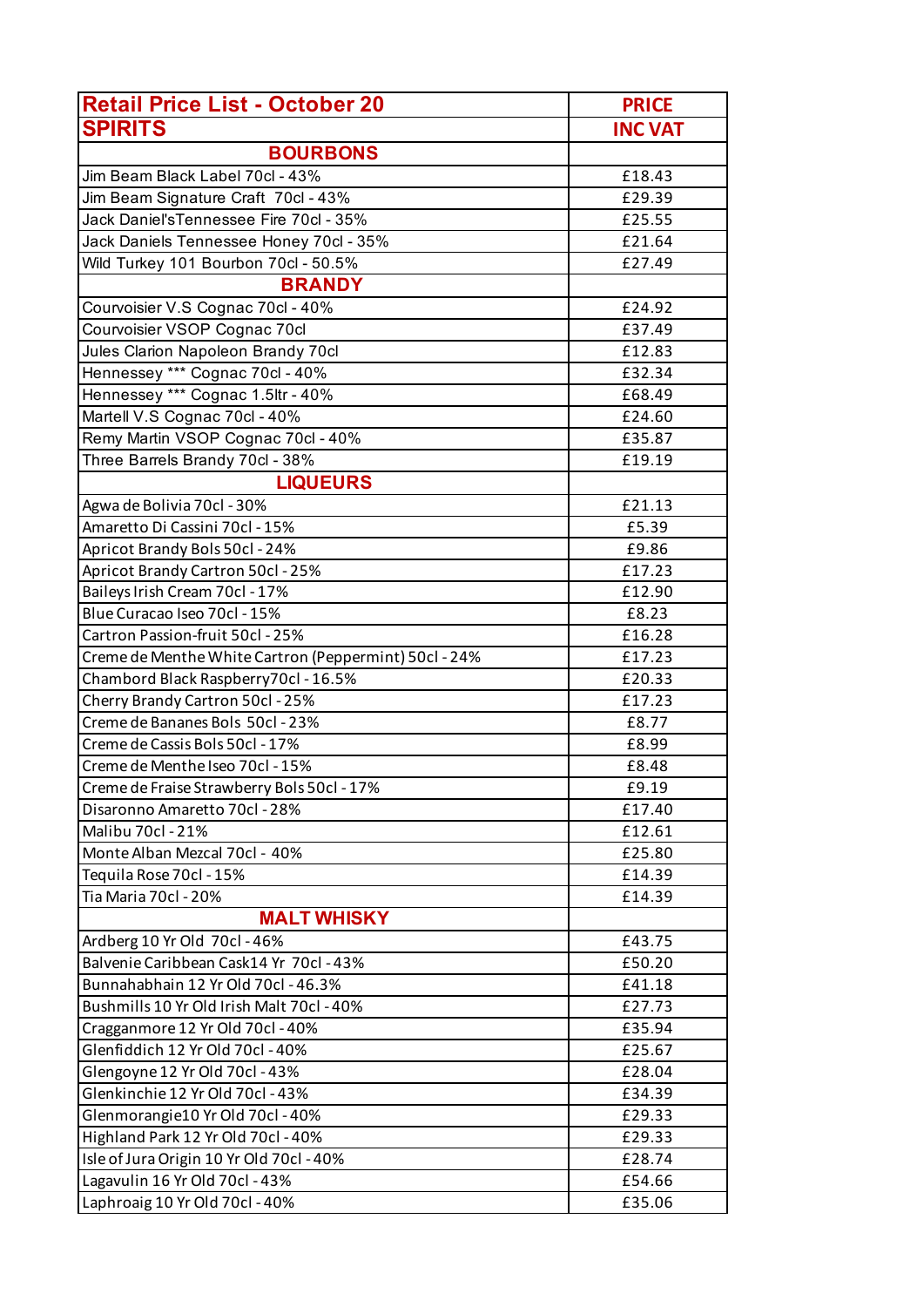| <b>Retail Price List - October 20</b>     | <b>PRICE</b>   |
|-------------------------------------------|----------------|
| <b>SPIRITS</b>                            | <b>INC VAT</b> |
| Monkey Shoulder Whisky 70cl - 40%         | £24.79         |
| Oban 14 Yr Old 70cl - 43%                 | £46.66         |
| Talisker 10 Yr Old 70cl - 45.8%           | £38.12         |
| <b>RUMS</b>                               |                |
| Admiral Vernons Old J Cherry 70cl - 35%   | £19.09         |
| Admiral Vernon Old J Spiced 70cl - 35%    | £18.37         |
| Admiral Vernon Old J Tikki 70cl - 75.5%   | £33.91         |
| Appleton Est 12 Yr Rare Blend 70cl - 43%  | £33.92         |
| Appleton Estate Signature 70cl - 40%      | £26.50         |
| Atlantico Private Cask Rum 70cl - 40%     | £30.36         |
| Bacardi Anejo Cuatro 70cl - 37.5%         | £23.48         |
| Bacardi Carta Fuego 70cl - 40%            | £20.58         |
| Bacardi Carta Negra 70cl - 37.5%          | £20.27         |
| Chairmans Reserve St Lucia Rum 70cl - 40% | £22.82         |
| Cloven Hoof Spiced Rum 70cl - 37.5%       | £24.73         |
| Havana Club 3 Year Old 70cl - 40%         | £17.87         |
| Havana Club 7 Year Old 70cl - 40%         | £22.66         |
| The Kraken Black Spiced Rum 70cl - 40%    | £21.26         |
| Pineapple Grenade Spiced Rum 50cl - 65%   | £29.33         |
| Pussers Blue Navy Rum 70cl - 40%          | £22.21         |
| Rumbullion Spiced Rum 70cl - 42.6%        | £33.65         |
| Peaky Blinder Black Spiced Rum 70cl - 40% | £18.70         |
| <b>SAMBUCA</b>                            |                |
| Antica Sambuca Amaretto 70cl - 38%        | £18.66         |
| Antica Sambuca Apple 70cl - 38%           | £18.66         |
| Antica Sambuca Banana 70cl - 38%          | £18.66         |
| Antica Sambuca Classic 70cl - 38%         | £15.59         |
| Antica Sambuca Black 70cl - 38%           | £18.66         |
| Antica Sambuca Raspberry 70cl - 38%       | £18.66         |
| House Sambuca Iseo 70cl - 38%             | £14.16         |
| Luxardo Sambuca Cesari Classic 70cl - 38% | £14.75         |
| Romana Sambuca 70cl - 40%                 | £17.72         |
| <b>SYRUPS</b>                             |                |
| Amaretto Syrup Monin 70cl                 | £6.34          |
| Candy Floss Syrup Monin 70cl              | £6.34          |
| Blue Curacao Syrup Monin 70cl             | £7.19          |
| Gomme Sugar Cane Syrup Monin 70cl         | £5.99          |
| Grenadine Syrup Monin 70cl                | £5.99          |
| Kiwi Syrup Monin 70cl                     | £6.65          |
| Orgeat (Almond) Syrup Monin 70cl          | £6.70          |
| Peach Syrup Monin 70cl                    | £7.66          |
| Pineapple Syrup Monin 70cl                | £6.34          |
| Raspberry Syrup Monin 70cl                | £6.77          |
| Strawberry Syrup Monin 70cl               | £6.70          |
| Lemon Syrup William Fox 70cl - 0%         | £7.22          |
| Rhubarb Syrup William Fox 70cl            | £7.22          |
|                                           |                |
|                                           |                |
|                                           |                |
| <b>TEQUILA</b>                            |                |